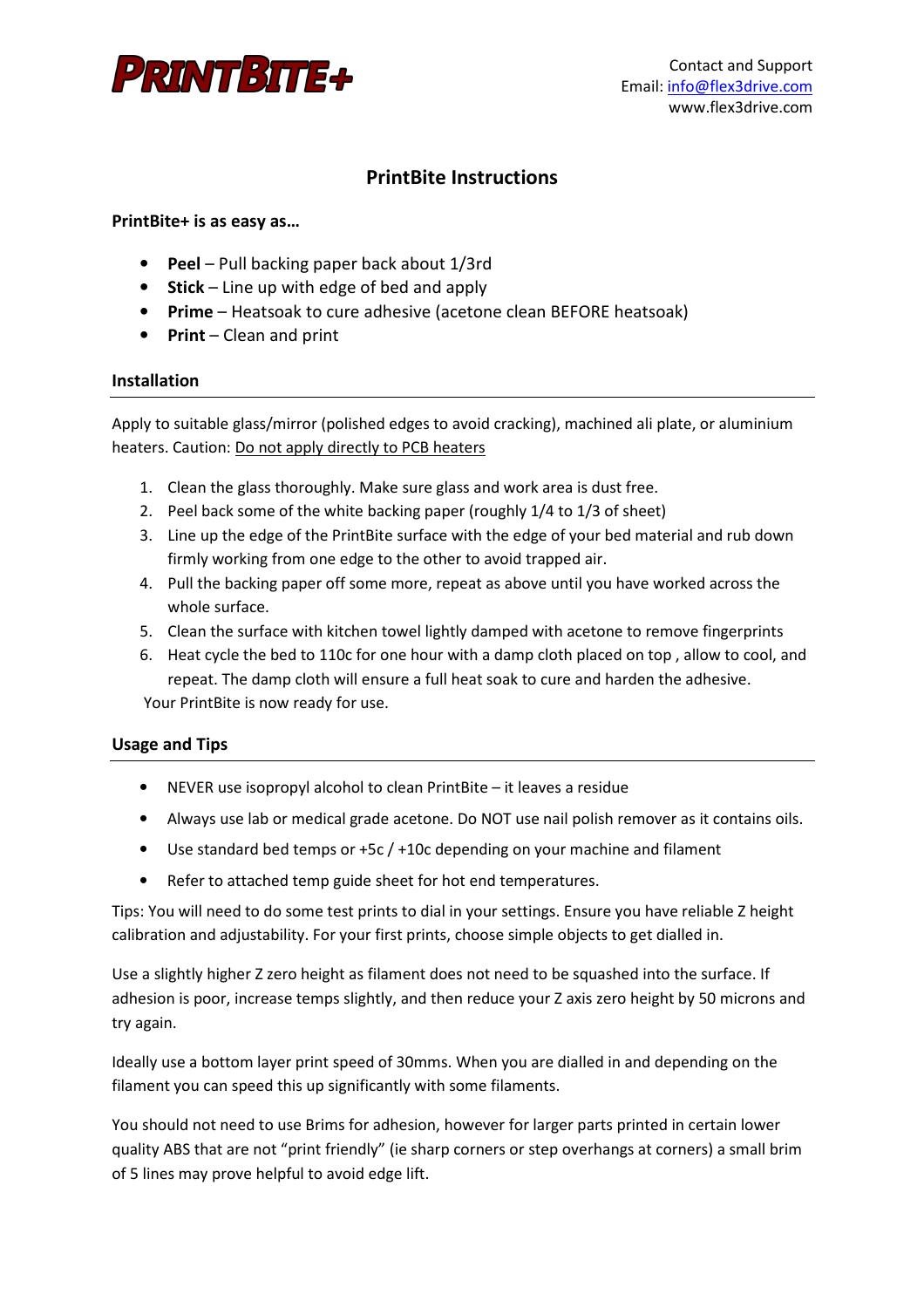

Alternatively you can also use a skirt of 5 lines, with a distance from object set to 0.5mm which will give you an equivalent brim like assistance that will maintain heat in the surface around the printed part, without being attached to the part. This will avoid having to post process the brim removal.

Note it is important to achieve a "full melt" of the material coming out of the nozzle, and so increased nozzle temps on the bottom layer can make a big difference. For some users it may be required to print with a hot bottom layer, and then reduce nozzle temperature for second layer onwards.

Avoid touching print surface with fingers where possible. With the exception of flexible filaments, printed parts will self release once the bed has cooled off allowing them to picked up off the bed as if they were placed there.

If you find Prints don't self release, you may want to increase your Z zero height adjustment. If you hear a cracking sound during cool down, this is the part releasing from the bed and is perfectly normal.

#### **Flexible materials**

Print flexible onto a cold bed with an increased Z zero height. These can then easily peel off the surface when cold.

DO NOT squash flexible filaments into the bed or use high bed temps. If you have poor adhesion with a flexible filament, add +10c bed temp and try again.

WARNING: Never run your printer unattended and ensure suitable power cabling is used throughout your machine.

# **Cleaning**

We recommend use of disposable kitchen towel slightly dampened with a soapy solution while the bed is cold. Wipe clean, and then repeat with fresh kitchen towel as a secondary wipe. A non smearing window cleaner such as Windex can also be used.

Do not use Isopropyl Alcohol, Methylated Spirit, Benzine based products, Brake Cleaner, vinegar based window cleaners or other harsh industrial cleaners as these will reduce adhesion and may permanently damage the surface.

#### **Compatible Materials**

We have tested an extensive range of materials on PrintBite alongside our dedicated filament supplier who has also verified our results. Please see table overleaf for printing and temperature guidelines.